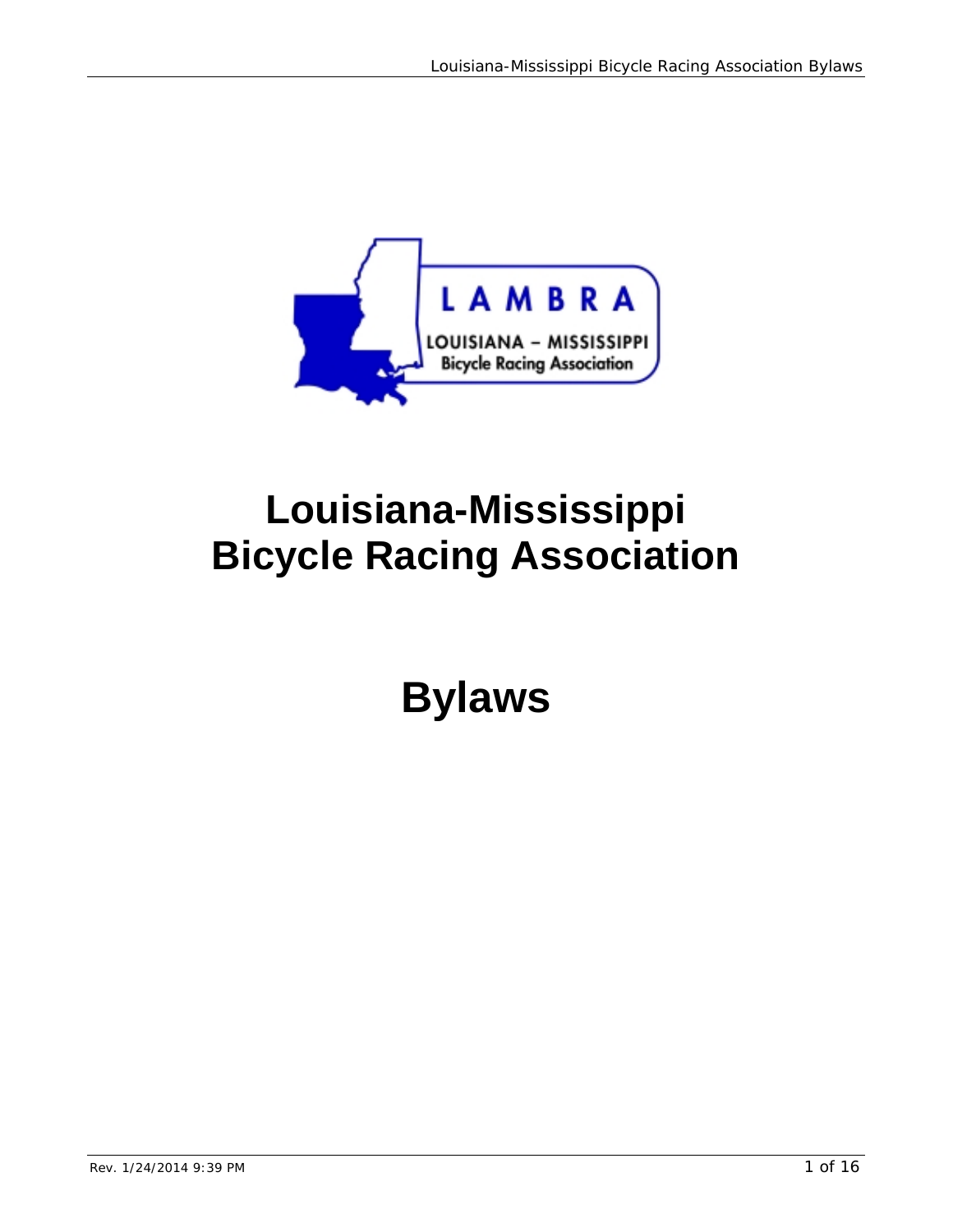# **Table of Contents**

| 1              |                                                                                   |  |
|----------------|-----------------------------------------------------------------------------------|--|
| $\overline{c}$ |                                                                                   |  |
| 3              |                                                                                   |  |
| 4              |                                                                                   |  |
| 5              |                                                                                   |  |
| 6              |                                                                                   |  |
| 7              |                                                                                   |  |
| 8              |                                                                                   |  |
| 9              |                                                                                   |  |
| 10             |                                                                                   |  |
| 11             |                                                                                   |  |
| 12             |                                                                                   |  |
| 13             |                                                                                   |  |
| 14             |                                                                                   |  |
|                | LAMBRA CYCLING CUP SERIES (LCCS) AND LAMBRA CHAMPIONSHIPS RULES AND REGULATIONS10 |  |
|                |                                                                                   |  |
|                |                                                                                   |  |
|                |                                                                                   |  |
|                |                                                                                   |  |
|                |                                                                                   |  |
|                |                                                                                   |  |
|                |                                                                                   |  |
|                |                                                                                   |  |
|                |                                                                                   |  |
|                |                                                                                   |  |
|                |                                                                                   |  |
|                |                                                                                   |  |
|                |                                                                                   |  |
|                |                                                                                   |  |
|                |                                                                                   |  |
|                |                                                                                   |  |
|                |                                                                                   |  |
|                |                                                                                   |  |
|                |                                                                                   |  |
|                |                                                                                   |  |
|                |                                                                                   |  |
|                |                                                                                   |  |
|                |                                                                                   |  |
|                |                                                                                   |  |
|                |                                                                                   |  |
|                |                                                                                   |  |
|                |                                                                                   |  |
|                |                                                                                   |  |
|                |                                                                                   |  |
|                |                                                                                   |  |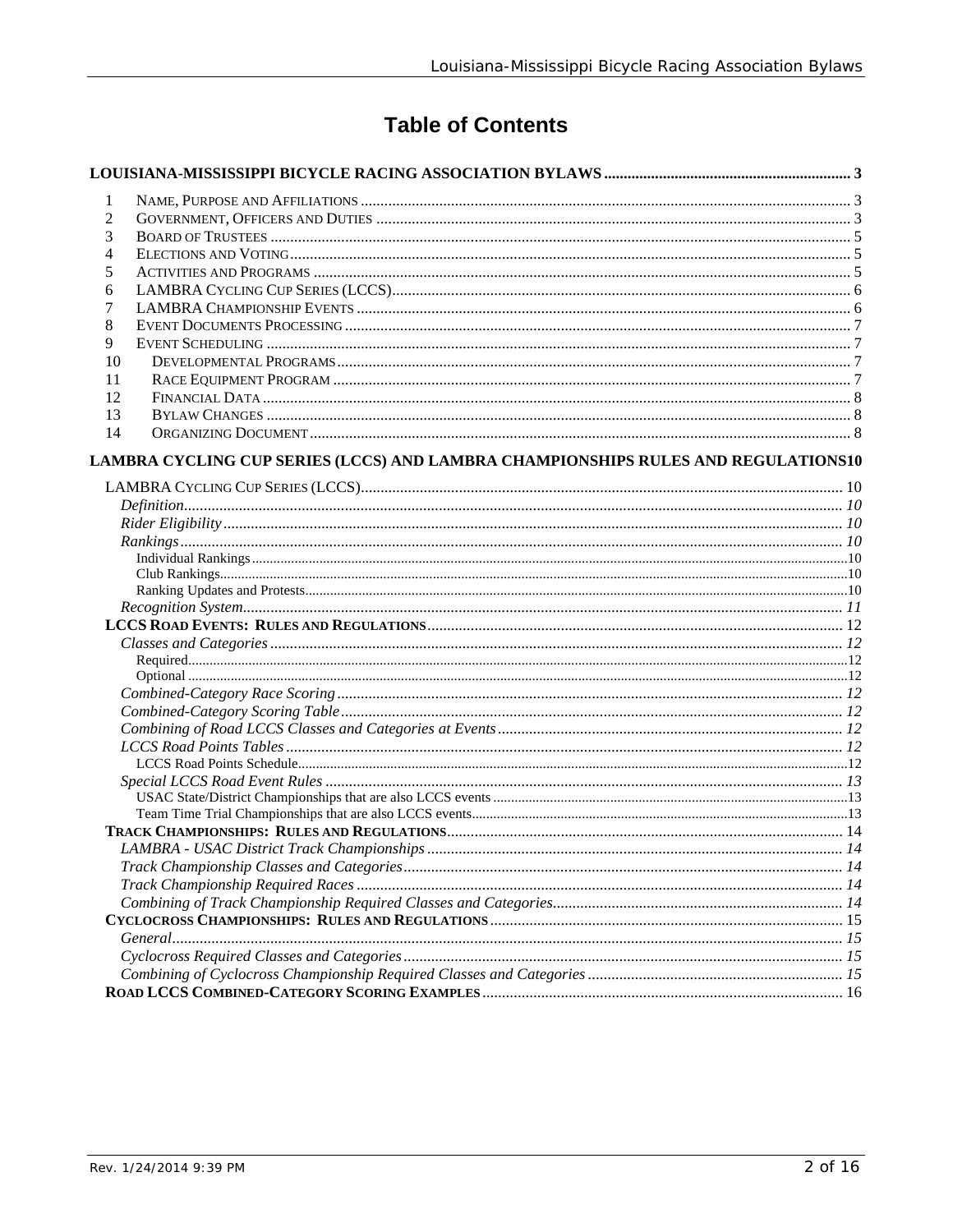# **LOUISIANA-MISSISSIPPI BICYCLE RACING ASSOCIATION BYLAWS**

# *1 Name, Purpose and Affiliations*

- 1.1 The name of this organization is Louisiana-Mississippi Bicycle Racing Association (Association) and it is a registered club of USA Cycling.
- 1.2 The purpose of the Association is to promote and enhance bicycle racing in Louisiana and Mississippi.
- 1.3 The Association may enter into binding agreements with USA Cycling, and other organizations as appropriate, when they serve to enhance the goals of the Association. The Association is affiliated with USA Cycling and serves as the USA Cycling Regional Association for Road and Track for Louisiana and Mississippi.

## *2 Government, Officers and Duties*

- 2.1 The direction of the Association shall be committed to a Board of Trustees composed of one designated representative from each Member Organization.
- 2.2 Officers of the Association shall consist of a President, Vice-President, and Secretary / Treasurer.
- 2.3 The duties of the Officers shall be as follows:
- 2.3.1 **President**. The leader responsible for overseeing all aspects of LAMBRA. The President shall be responsible for preparing and submitting for approval the annual budget, coordinating the calendar with promoters, negotiating date disputes, enforcing rules, appointing committees and/or special positions, acting as a liaison between clubs and governing body representatives when necessary and seeking new ways to improve cycling in Louisiana and Mississippi. The principal duties of the President shall be to:
	- Ensure that all LAMBRA members sanction their events through USA Cycling and its representatives.
	- Coordinate an organized and balanced race calendar.
	- Promote/Organize State Championships for Louisiana and Mississippi. At the President's discretion, a member club may be appointed to fulfill this obligation.
	- Appoint special positions to aid in the execution of the Association's duties, including, but not limited to:

*Commissioner of Officials*. The duties of the Commissioner of Officials shall be to:

- Assign officials for LAMBRA races;
- Conduct officials' clinic utilizing the USA Cycling Curriculum;
- Conduct officials incentive programs;
- Coordinate race equipment program for LCCS events.
- Ensure that all required USAC post-event reports and post-event fees are submitted, as required by USA Cycling.
- Ensure that complete race results are provided to the LAMBRA webmaster for posting to the LAMBRA website and submission to USA Cycling within 14 days post-event.

*Event Permit Coordinator:* The duties of the Event Permit Coordinator shall be to: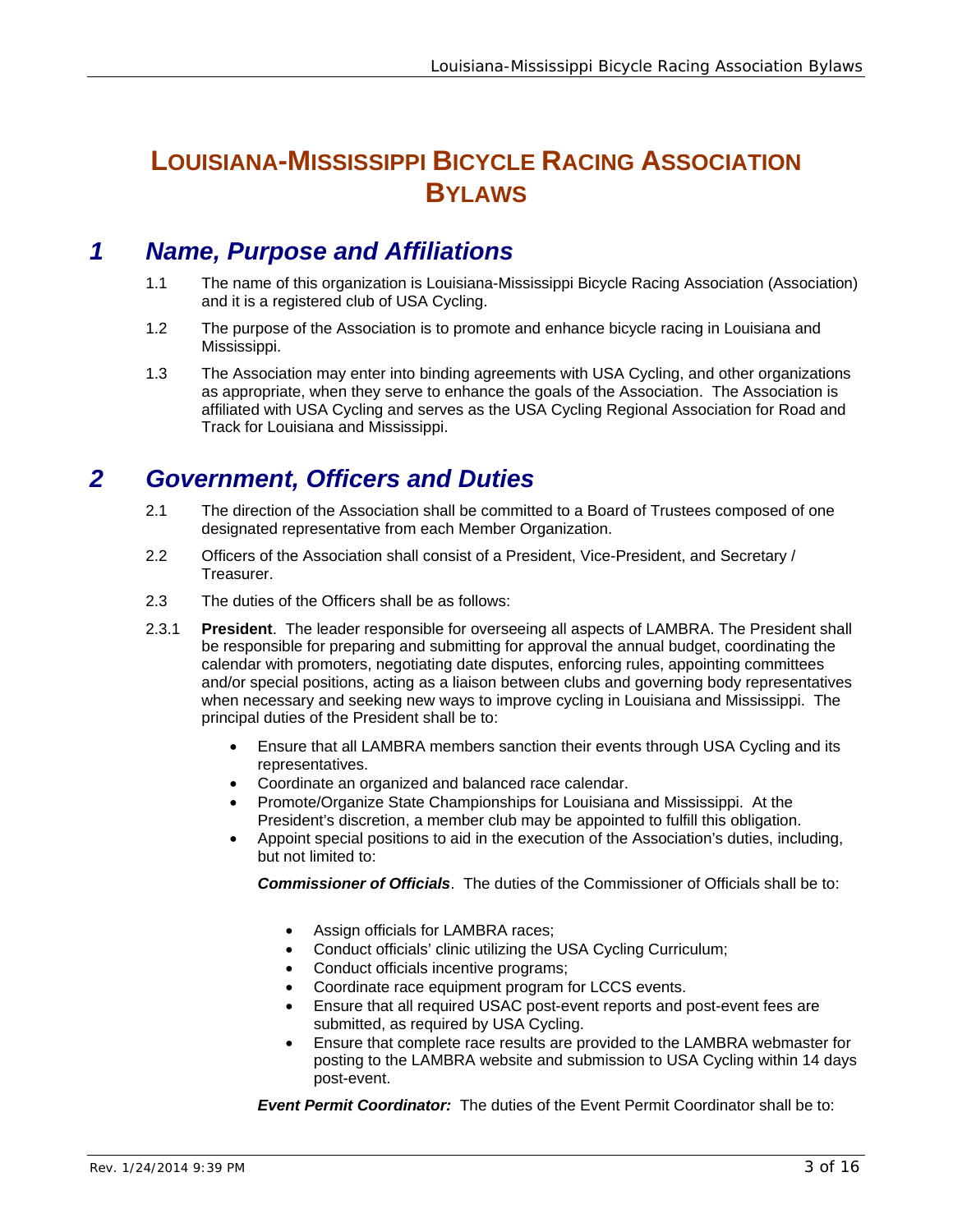- Review and approve USAC Event Permit Applications and Event Announcements to ensure compliance with USAC and LAMBRA requirements.
- Assist event promoters with event permit applications, development of event announcements, and event planning in order to ensure safe and well-organized events that meet USAC and LAMBRA requirements.

*Upgrade Coordinator.* The duties of the upgrade coordinator shall be to:

- Review and approve or decline USAC rider category upgrade / downgrade requests in a timely manner.
- Assist and advise LAMBRA riders concerning upgrade / downgrade requirements.
- Periodically review race results to identify riders eligible for upgrading.
- Recommend and/or require upgrading of riders who have exceeded USAC upgrade requirements or recommendations in their existing competitive categories.

*Track Coordinator*. The duties of the track coordinator shall be to:

- Chair and appoint members to the Track Committee;
- Communicate with BREC concerning event scheduling, facility access, etc;
- Coordinate track events with track promoters and organizers;
- Organizes and conducts track development clinics to include at least one pre season new rider clinic.

*Webmaster and LCCS Coordinator*. The duties of the webmaster/ LCCS coordinator shall be to:

- Establish and maintain a website for LAMBRA.
- Publish official documents on the website including cup points standings and official records.
- Publish results of all LAMBRA races on the LAMBRA website and ensure that results are submitted to USA Cycling.
- Maintain and publish the current LCCS rider and team points standings.
- *State Record Keeper*. The duties of the State Record Keeper shall be to maintain a document containing time and distance records for states under the jurisdiction of LAMBRA and communicate any changes to the Webmaster.

2.3.2 **Vice President.** The primary responsibility of the Vice President is to secure corporate sponsorship for the Association .The Vice President will assist the President with the leadership responsibilities of the Association and will assume the duties of the President in the President's absence, removal or early resignation. The duties of the Vice President shall be to:

- Conduct rider development clinics;
- Promote mentoring programs for organizers/ promoters;
- Secure corporate sponsorship.

2.3.3 **Secretary/Treasurer.** The primary responsibility of the secretary/ treasurer shall be to oversee the safekeeping of LAMBRA documents, to maintain current information which is posted on the website and to handle financial matters. The duties of the secretary/ treasurer shall be to:

- Communicate among members, racers, USA Cycling and the public through the establishment and maintenance of a website, mailing lists and other methods as determined by the officers;
- Maintain all necessary financial records for the organization;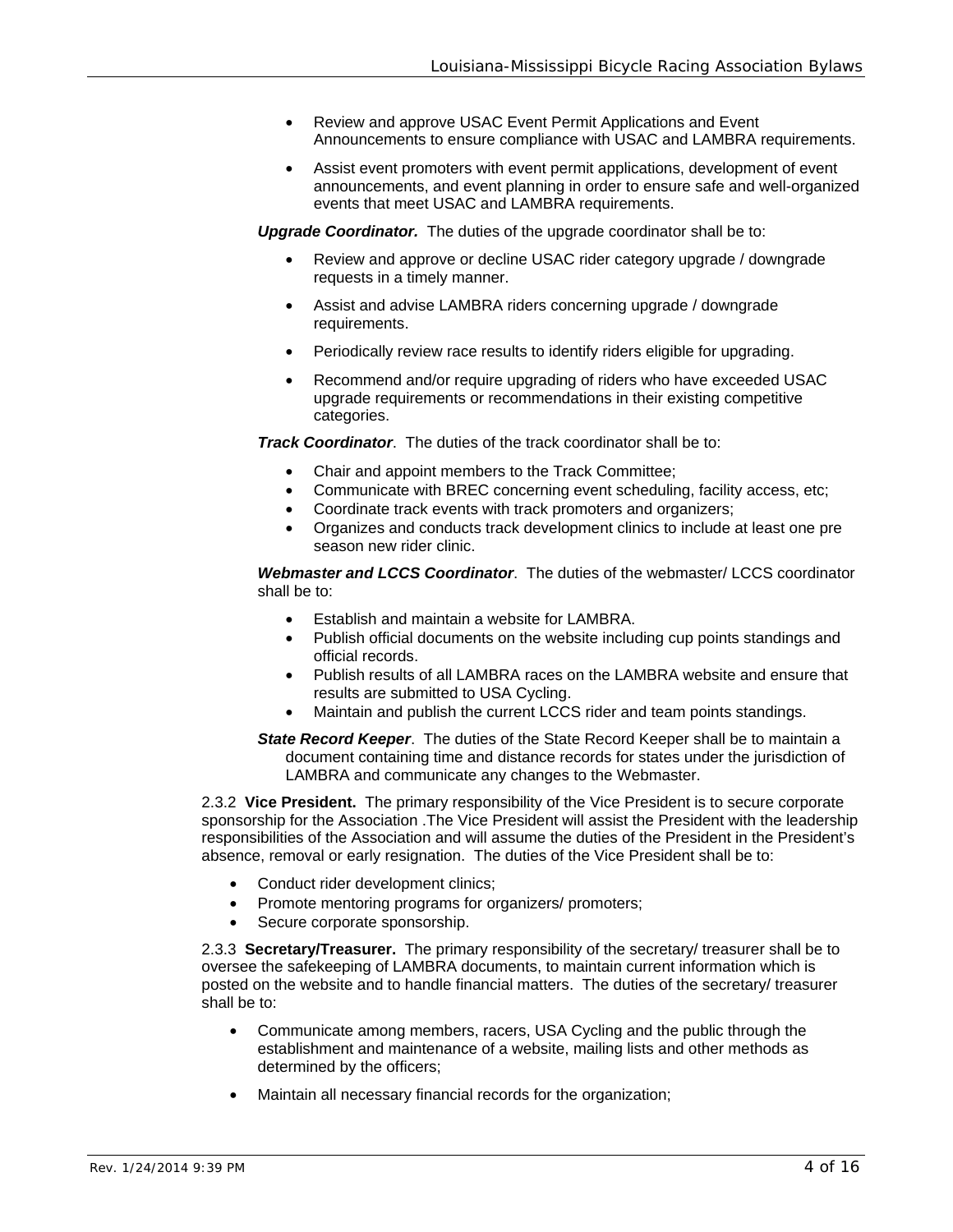- Provide all financial reports as required by USA Cycling, the LAMBRA Board of Trustees, and the LAMBRA officers;
- Ensure that all corporation reports and payments required by the State of Louisiana, and United States government are prepared and submitted in a timely manner.
- Ensure the submission of event results to USA Cycling as per USA Cycling guidelines;

# *3 Board of Trustees*

- 3.1 The Board of Trustees shall be composed of the elected officers and a single representative from each currently registered USA Cycling club in good standing from the states of Louisiana and Mississippi, provided that such club is a member in good standing of LAMBRA, as defined below. All currently active organizations in Louisiana and Mississippi that are registered clubs of USA Cycling shall be eligible to be represented on the Board of Trustees. Independent Race Directors or race promoting organizations that are not affiliated with USAC clubs may be granted membership privileges by the Board of Trustees, upon request.
- 3.2 In order to be considered "in good standing" for the purposes of Board of Trustees representation, a member club, race promoting organization or independent Race Director must:
	- a) be a member in good standing of the USA Cycling;
	- b) have promoted a USA Cycling permitted competitive event in the prior year;
	- c) follow the LAMBRA bylaws including any contracts or agreements with other organizations as indicated in the bylaws.
	- d) Submit by February 1st payment to the Association of annual dues in the amount of \$100.00.

### *4 Elections and Voting*

- 4.1 Officers will be elected at the annual meeting. Officers will be elected from the body of LAMBRA member organizations. They will hold office for two-year terms beginning on January 1st. An officer may be re-elected; however officers may hold office for no more than two consecutive terms in a single position unless no person wishes to take on the roles of the position
- 4.2 The President or designated representative of each member in good standing of LAMBRA shall have one vote. In the event of a tie vote, officers shall vote to break the tie.
- 4.3 Voting will normally take place at an official LAMBRA meeting. In order for voting to be valid, a quorum of 50% of the Board of Trustees must be present.
- 4.4 On issues requiring resolution, as determined by the LAMBRA President, voting can be conducted via email and/or telephone.
- 4.5 Officers can be removed before the annual election by a 2/3 vote of the membership.

### *5 Activities and Programs*

- 5.1 Coordination of an organized and balanced race calendar: Before each race season, LAMBRA officers and the Board of Trustees shall establish a race calendar with minimal overlap of events and no overlap of LCCS events.
- 5.2 Communication: The Association shall foster effective communication among racers, clubs, race promoters, USA Cycling, and the public through the establishment and maintenance of a website, statewide mailing list and other methods as determined by the officers.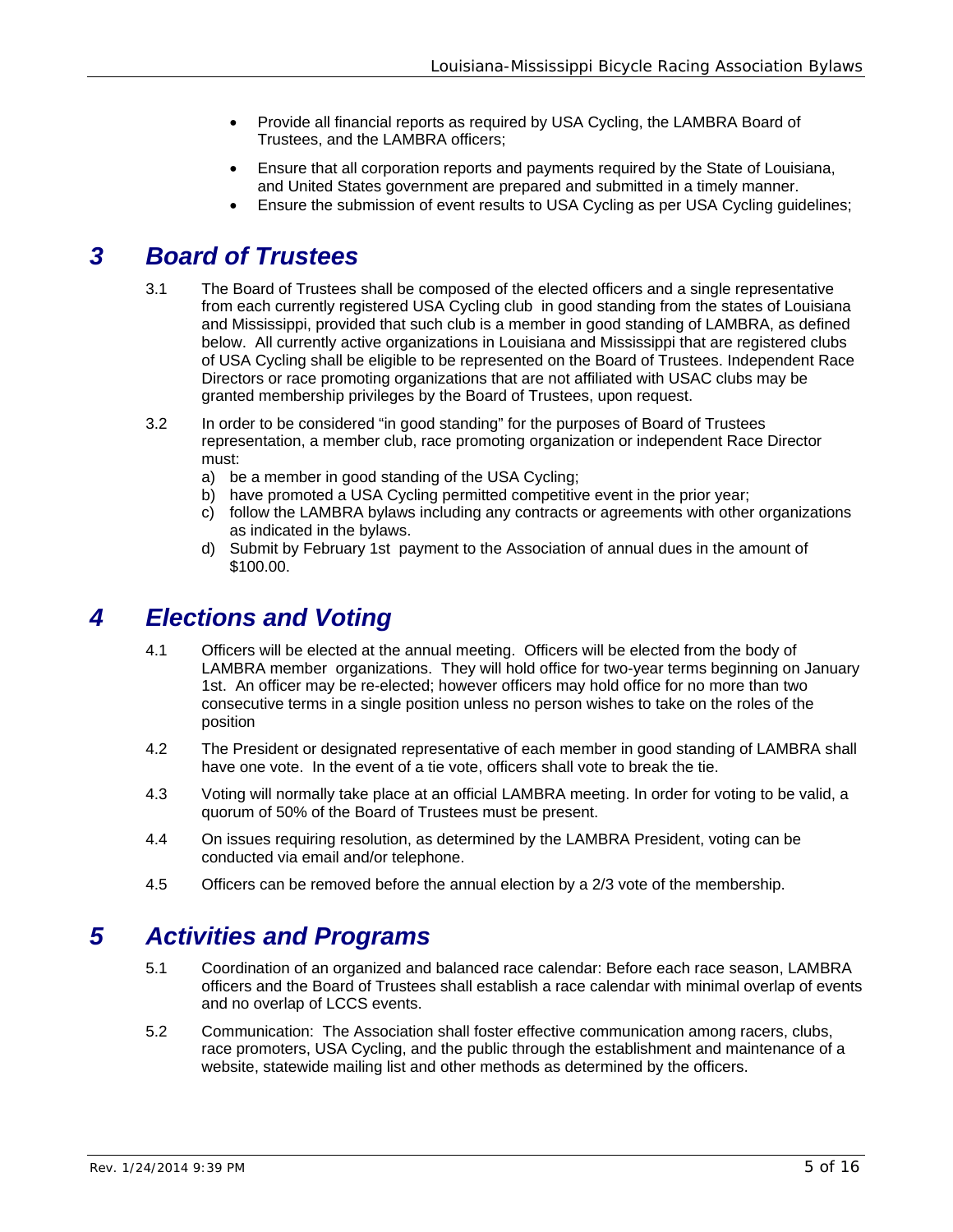- 5.3 LAMBRA Cycling Cup Series (LCCS): The Association shall coordinate the LAMBRA Cycling Cup Series (LCCS) that rewards Best-All-Round (BAR) riders and clubs using a points-based ranking system.
- 5.4 LAMBRA-USAC Championships: The Association shall award LAMBRA championship status to selected LAMBRA championship races in the following disciplines: Road Race, Criterium, Individual Time Trial, Team Time Trial, Track, and Cyclocross. Race requirements and championship awards shall be described in the LAMBRA Championship Rules and Regulations (attached).
- 5.5 Cooperation and Efficiency: The Association will seek to increase and foster cooperation and sharing of resources to minimize the cost and effort involved in event promotion and organization.
- 5.6 Developmental Racing Program: The Association shall establish a developmental racing program consisting of camps, clinics and/or races designed to attract and nurture new and developing competitive cyclists.
- 5.7 Officials Clinics: The Association shall conduct officials clinics as needed in order to maintain an adequate number of licensed USA Cycling officials. The Association shall reimburse new officials for the cost of their first USA Cycling official's license fee, as finances permit.

# *6 LAMBRA Cycling Cup Series (LCCS)*

- 6.1 The Association shall administer an annual points-based event series, the LAMBRA Cycling Cup Series (LCCS) for the road The LCCS shall provide a system which uses a points schedule to rank member clubs and individual racers as specified in the LCCS Rules and Regulations.
- 6.2 LCCS Promoter Eligibility Requirements: A promoter or promoting organization may request to include its race event as part of the LCCS. In order for an event to be included as part of the LCCS, the promoting club, independent Race Director, or race promoting organization must be a member in good standing of LAMBRA and agree to the following:
	- a. Payment of a \$2.00 per rider event surcharge to the Association, except for events designated as USA Cycling LAMBRA Championship Events, for which the surcharge shall be waived.
	- b. Adherence to all USA Cycling rules and regulations, including event permitting and postevent reporting and payment.
	- c. Adherence to all LCCS Rules and Regulations (attached).
	- d. Provision of complete and accurate results to the LAMBRA LCCS coordinator in a format suitable for LCCS scoring and reporting to the USA Cycling Results and Rankings System.

# *7 LAMBRA Championship Events*

- 7.1 The Association shall award championship status to selected Road Race, Criterium, Individual Time Trial, Team Time Trial, Track, and Cyclocross races based on event quality, promoter and race director qualifications, and other considerations related to the annual calendar, geographic location and accessibility, etc.
- 7.2 The Association shall establish a recognition system for LAMBRA champions as defined in the LAMBRA Championship Rules and Regulations.
- 7.3 Rider Championship eligibility shall be determined by LAMBRA and shall be in accordance with USA Cycling rules and regulations.
- 7.4. Championship race events and awards will encompass the entire LAMBRA district and not be divided into states within it.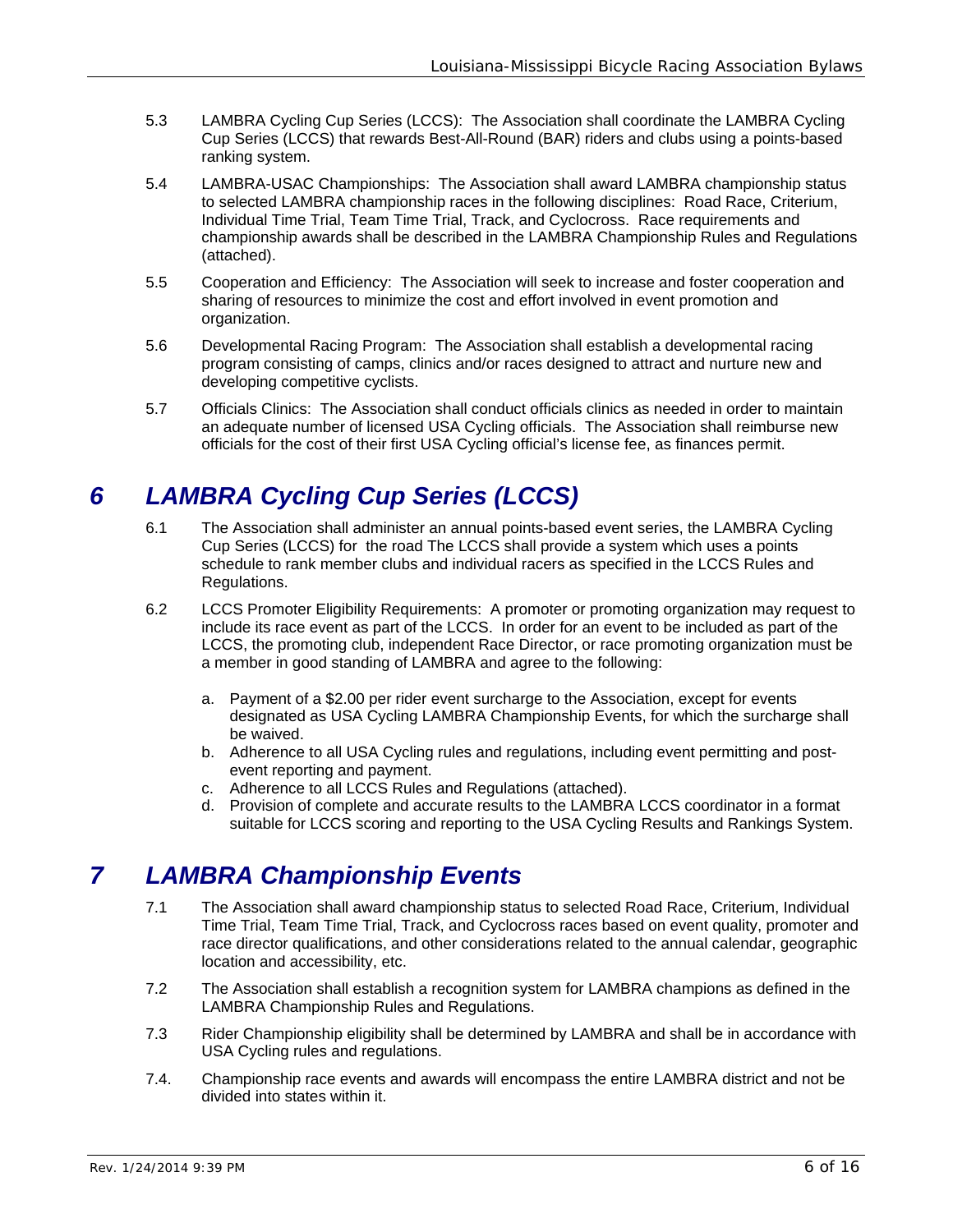# *8 Event Documents Processing*

- 7.1 All LAMBRA members must submit their pre/post event documents, reports and payments to the appropriate LAMBRA representative and/or USA Cycling as required by USA Cycling and LAMBRA.
- 7.2 LAMBRA members shall be required to ensure that event results are submitted to the LAMBRA webmaster in a timely manner.
- 7.3 LAMBRA shall ensure that pre/post event documents and race results are submitted to USA Cycling in a timely manner as required.
- 7.4 Results from events containing timed components must include recorded times for the purpose of record evaluation.

### *9 Event Scheduling*

- 8.1 LAMBRA will hold an annual meeting to plan the calendar for the following year and adopt new or modify existing bylaws. Members should be prepared to commit to dates and types of events as much as possible at this meeting.
- 8.2 Changes to dates and events will be allowed throughout the year, however, changes in event dates or cancellation of events will result in the loss of date priority for the following year . Members wishing to add events should be willing to accept the dates that are still available and to provide six weeks notice before the event.
- 8.3 At the annual calendar meeting, successful events from the prior year will receive date priority for the same (equivalent) weekend in the succeeding year. In the event that a conflict arises that can't be resolved by the promoters, the LAMBRA officers will vote to resolve the conflict, taking into consideration issues such as availability of course, distance between the two events and other open weekends. No two LCCS events will be scheduled on the same day.

### *10 Developmental Programs*

- 10.1 LAMBRA shall conduct the following developmental programs:
	- Beginner rider clinic.
	- Officials' clinic.
	- Velodrome Safety Seminar.
	- Promoter mentoring program.

### *11 Race Equipment Program*

- 11.1 The Association will maintain a race equipment program consisting of cycling resources that have been acquired by LAMBRA and that promoters can use at their events. In order for promoters to be included in the race equipment program they must adhere to the following guidelines:
- 11.2 Only LAMBRA members in good standing will be eligible to be part of the race equipment program.
	- Race events that are included in the LCCS will have priority access to the race equipment program.
	- Promoters shall coordinate their usage of the equipment with the Commissioner of Officials.
	- Promoters shall be responsible for transporting and handling of the race equipment during the period of their use of the equipment.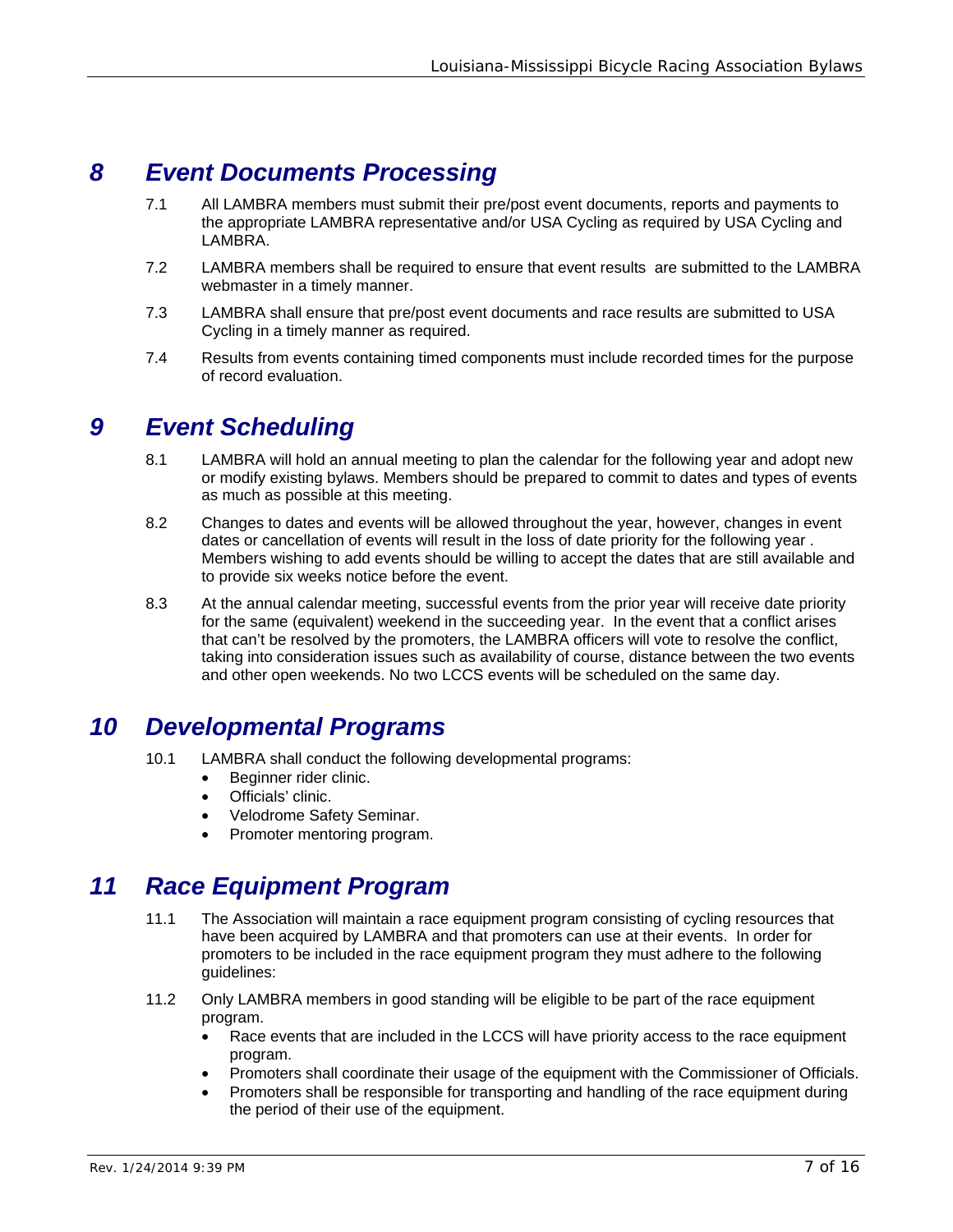- Promoters shall be responsible for replacing race equipment that is damaged due to the promoter's neglect during the period of their use of the equipment.
- If an organization or promoter is not in good standing with LAMBRA and wishes to hire the equipment they will be charged a \$500 deposit with \$250 refundable on timely return of equipment and a signed rental contract.

### *12 Financial Data*

#### 12.1. Funding

LAMBRA will seek funding by:

- a. USA Cycling: LAMBRA may enter into agreements with USA Cycling, Inc. and may receive a percentage of annual license fees sold to individuals in Louisiana and Mississippi, to be paid quarterly.
- b. LCCS Surcharge: Promoters of each LCCS endorsed event may be required to submit a per-rider surcharge as determined by the Board of Trustees (see 6.2a above).
- c. Sponsorship: Soliciting corporate sponsorship.
- 12.2 Financial Reports

A (calendar) mid-year and end-of-year financial report shall be prepared by the secretarytreasurer and distributed to all officers and made available to members upon request. It shall be the responsibility of each member club to make these reports available to its members upon request. LAMBRA shall complete the required disclosures and annual information returns in accordance to the Internal Revenue Service filing requirements.

12.3 Equipment Purchases

LAMBRA shall fund the purchase of equipment that can be used by members in good standing and used , with LCCS sanctioned events receiving priority. The member using the equipment shall be responsible for transporting the equipment from the previous race to the race at which it is needed. Members will be responsible to safeguard and care for the equipment until it is passed on to the next member club.

#### 12.4 Nonprofit Status

LAMBRA has applied for qualification for exemption from Federal Income Tax as non-profit organization under Section 501(c)(3) organizations. LAMBRA shall operate exclusively for the purpose of fostering national amateur sports competition as a Qualified Amateur Sports Organization. LAMBRA shall be organized and operated exclusively to foster national amateur sports competition and primarily support and develop amateur athletes for that competition.

### *13 Bylaw Changes*

The LAMBRA Bylaws must be approved by a 2/3 vote of those present and eligible to vote. Changes can only be made by a 2/3 vote of the membership present at annual meetings or online at any time.

### *14 Organizing Document*

Refer to the attached "Articles of Association" of the Louisiana Bicycle Racing Association, DBA Louisiana-Mississippi Bicycle Racing Association; the provisions listed in these articles shall serve as the organizing document that created the Louisiana Bicycle Racing Association. These articles enact this document, the Louisiana-Mississippi Bicycle Racing Association Bylaws, as the official document by which the Louisiana-Mississippi Bicycle Racing Association organizes and operates.

In witness whereof,

1. Name & Title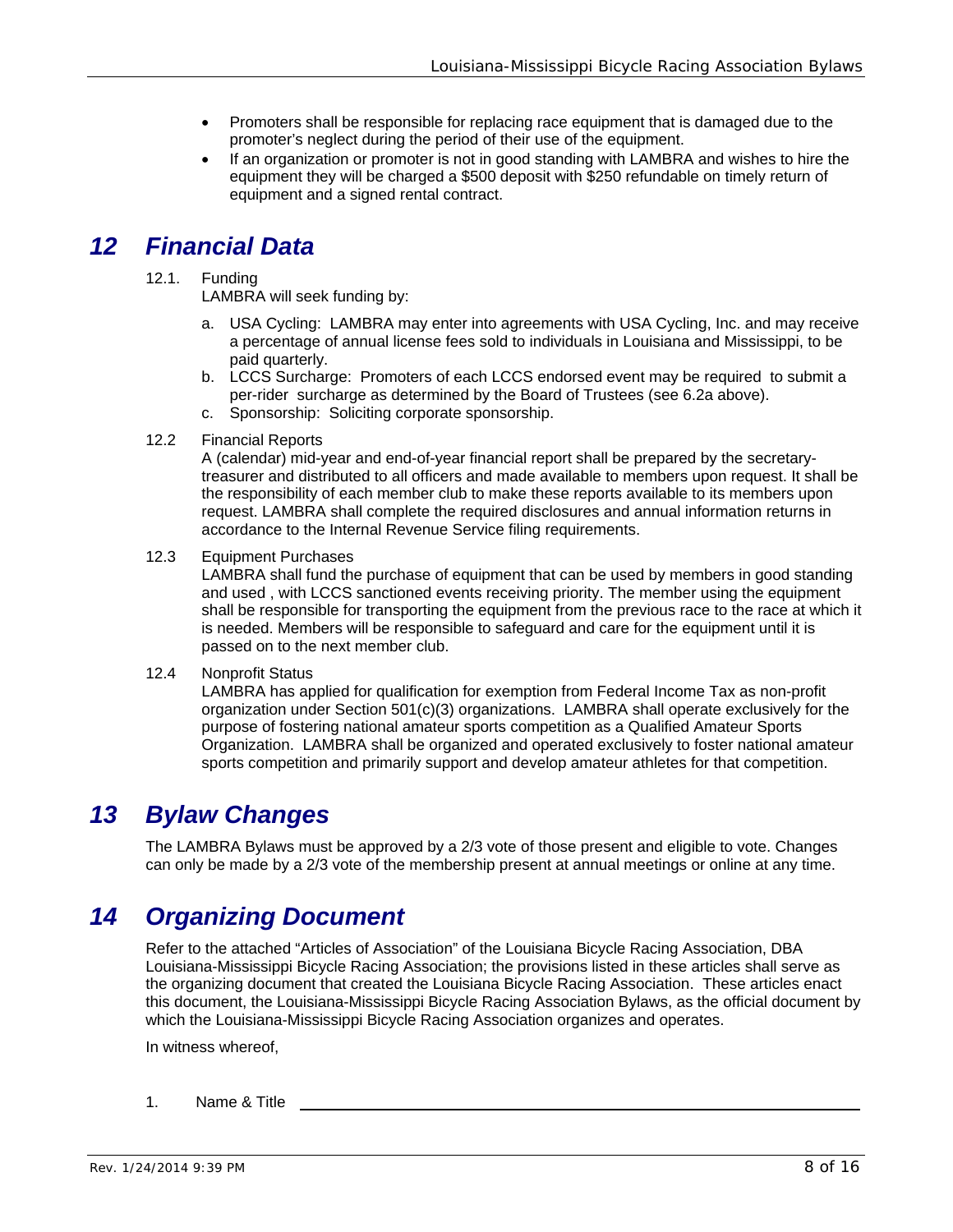|                                                                                  | Address |                                                                                                                                                                                                                                      |  |  |  |
|----------------------------------------------------------------------------------|---------|--------------------------------------------------------------------------------------------------------------------------------------------------------------------------------------------------------------------------------------|--|--|--|
|                                                                                  |         |                                                                                                                                                                                                                                      |  |  |  |
| 2.                                                                               |         | Name & Title <b>contract the contract of the Contract of the Contract of the Contract of the Contract of the Contract of the Contract of the Contract of the Contract of the Contract of the Contract of the Contract of the Con</b> |  |  |  |
|                                                                                  | Address | <u> 1980 - Jan Sterner Sterner, skrivatsk politik (d. 1980)</u>                                                                                                                                                                      |  |  |  |
|                                                                                  |         |                                                                                                                                                                                                                                      |  |  |  |
| We have hereunto subscribed our names this 1 day of 1 Corress Community 2 Corres |         |                                                                                                                                                                                                                                      |  |  |  |

(seal) My Commission expires \_\_\_\_\_\_\_\_\_\_\_\_\_\_\_\_\_\_\_\_\_\_\_\_\_\_\_\_\_\_\_\_\_\_\_\_\_\_\_\_\_ Signature of Notary Public \_\_\_\_\_\_\_\_\_\_\_\_\_\_\_\_\_\_\_\_\_\_\_\_\_\_\_\_\_\_\_\_\_\_\_\_\_\_\_\_\_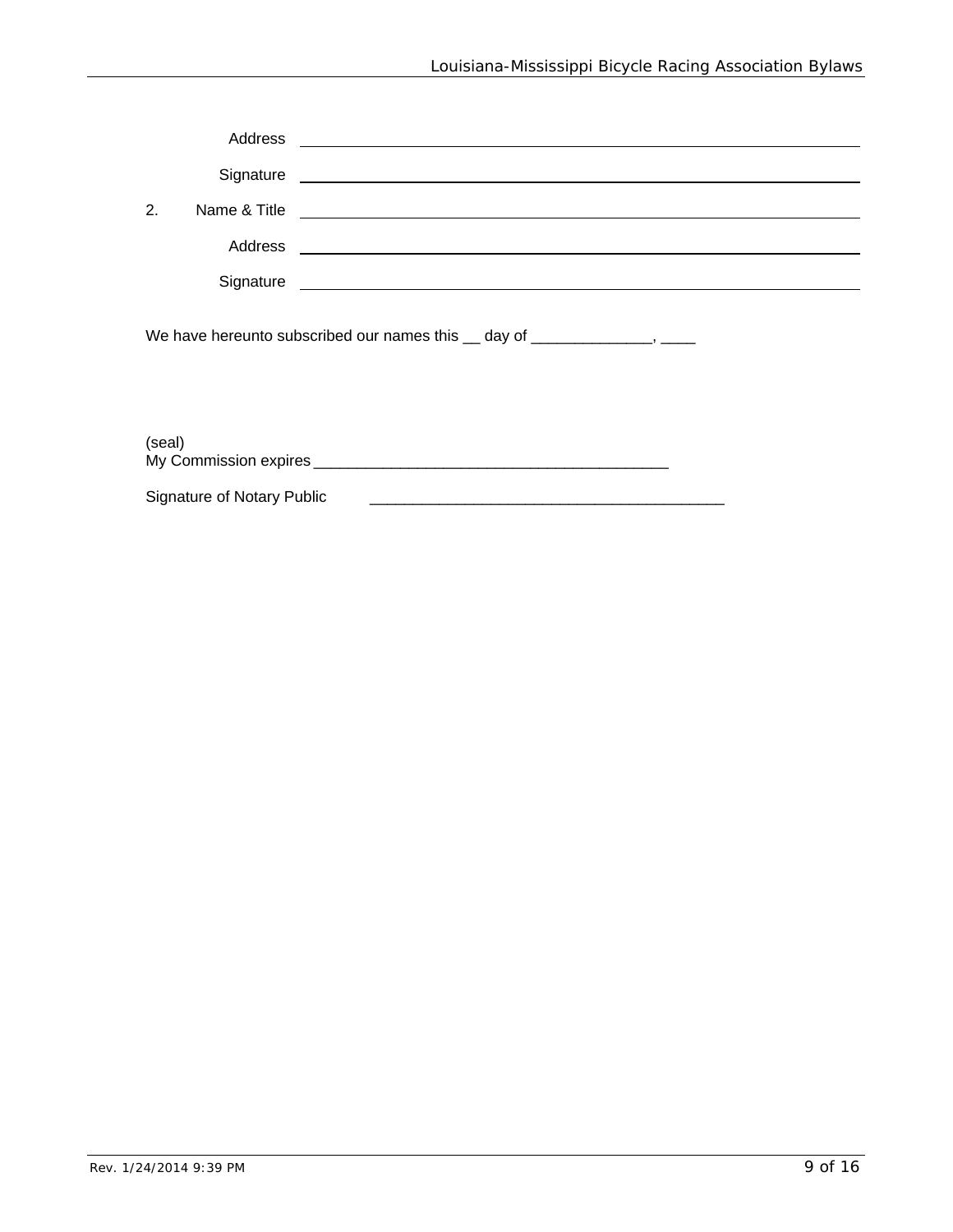# **LAMBRA CYCLING CUP SERIES (LCCS) AND LAMBRA CHAMPIONSHIPS RULES AND REGULATIONS**

# *LAMBRA Cycling Cup Series (LCCS)*

#### **Definition**

The LCCS is a yearlong Best All 'Round points competition for individuals and teams based on results from Road events (Road Race, Criterium, Individual Time Trial, Team Time Trial, Stage Race) that have received the LCCS designation from LAMBRA and meet the LCCS event requirements specified in the LAMBRA Bylaws and below.

### **Rider Eligibility**

All riders holding current annual USA Cycling licenses and who are listed on the official USA Cycling-Road database at the time of the race event shall be eligible to earn points in the Louisiana Cycling Cup Series (LCCS) points competitions. Riders purchasing or renewing licenses on the day of the race are therefore not eligible for LCCS points until their licenses are processed by USA Cycling.

#### **Rankings**

**Types of Rankings**: The LCCS will provide rankings for both individual riders and registered USAC clubs for Road events (Road Race, Criterium, Individual Time Trial, Team Time Trial, Stage Race) in accordance with the rules and regulations below.

#### *Individual Rankings*

Individual rankings will be determined by total points earned in the rider's top four (4) races in each road discipline (Road Race, Criterium, Individual Time Trial) plus the rider's top two (2) Stage Race's (GCin each LCCS class/category during the calendar year.

**Ties**: Final points ties will be broken by the highest number of 1st place finishes, if still tied then 2nd place finishes, then 3rd place finishes, etc.

**Upgrades**: Racers who receive Category upgrades in any discipline during the season will retain their points in the category in which they were earned, however points will not be transferred from one category to another. Rider categories shall be determined by reference to the official USA Cycling database.

#### *Club Rankings*

Club rankings will be determined according to the sum of the individual LCCS points totals earned by member riders during the calendar year.

**Club Changes**: A Club will earn LCCS points only for riders who are official members of that club at the time of the event, as indicated on their annual USA Cycling road racing licenses. .

**Club Points Eligibility**: Only LAMBRA member clubs in good standing will be eligible to win the Club/Team award. Clubs not in good standing will have no club points awarded and points will not be retroactive.

#### *Ranking Updates and Protests*

Updated LCCS rankings will be posted to the LAMBRA website as soon as possible following each LCCS event. Protests of LCCS event scoring must be communicated in writing to the LCCS Ranking Coordinator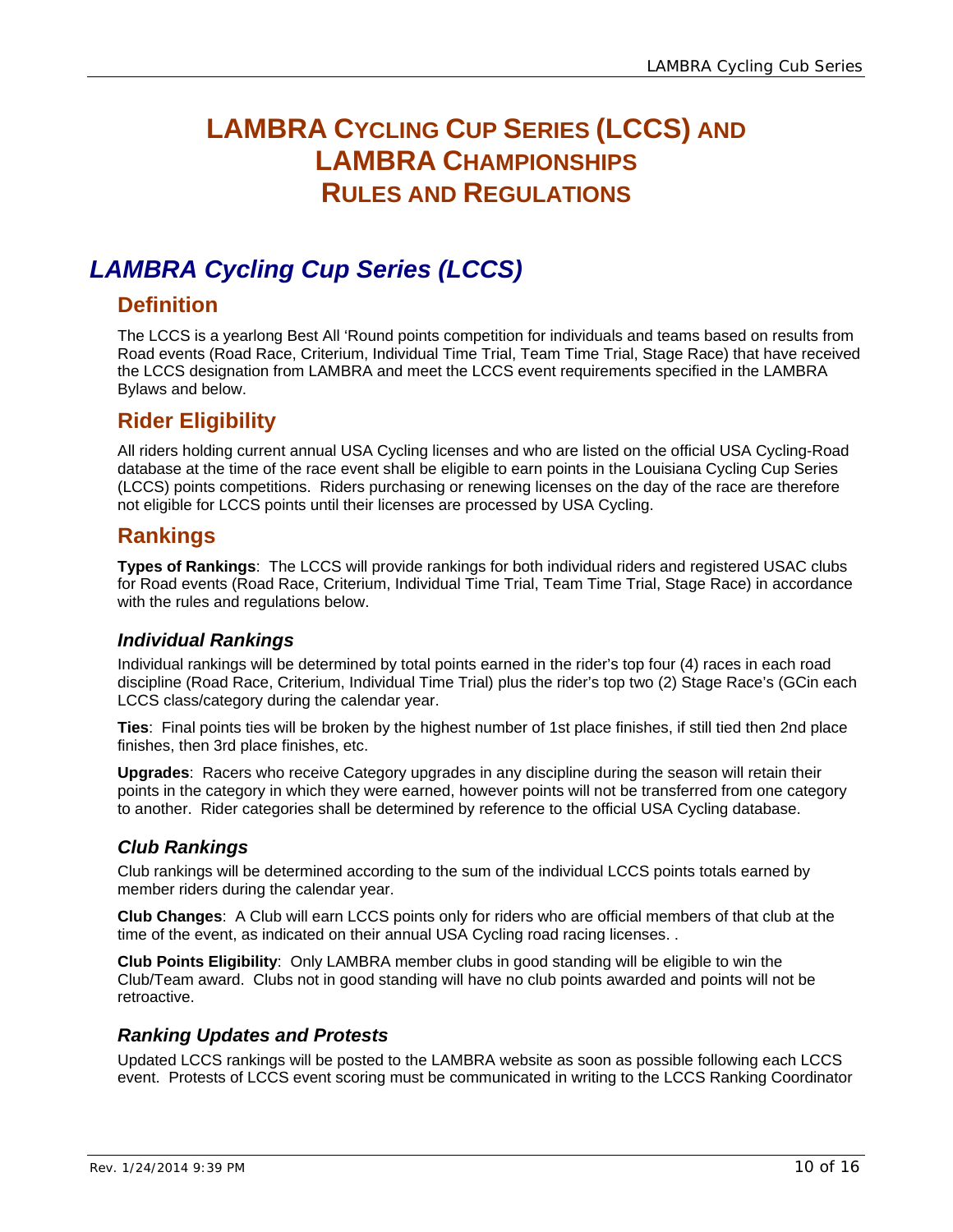within seven days of the official announcement that the LCCS results were updated with results of the event in question and were posted to the LAMBRA website.

#### **Recognition System**

The LCCS shall provide a recognition system that rewards the Best All 'Round (BAR) riders and the LAMBRA club with the highest points totals in the LCCS rankings at the end of the calendar year.

- The highest-ranked LAMBRA club will receive the Team LCCS Trophy for the following year.
- LCCS class/category winners are allowed free entry to the following year state championship events.
- The highest-ranked riders from the following LCCS classes/categories shall receive awards as follows:

| <b>LCCS BAR ROAD AWARDS</b> |        |  |  |  |  |  |
|-----------------------------|--------|--|--|--|--|--|
| Cat. 1,2                    | Jersey |  |  |  |  |  |
| Cat. 3                      | Jersey |  |  |  |  |  |
| Cat. 4                      | Jersey |  |  |  |  |  |
| Master 40+, Cat. 1-4        | Jersey |  |  |  |  |  |
| Master 55+                  | Jersey |  |  |  |  |  |
| Women Cat. 1-3              | Jersey |  |  |  |  |  |
| Junior (Overall)            | Jersey |  |  |  |  |  |
| Junior 10-14                | Jersev |  |  |  |  |  |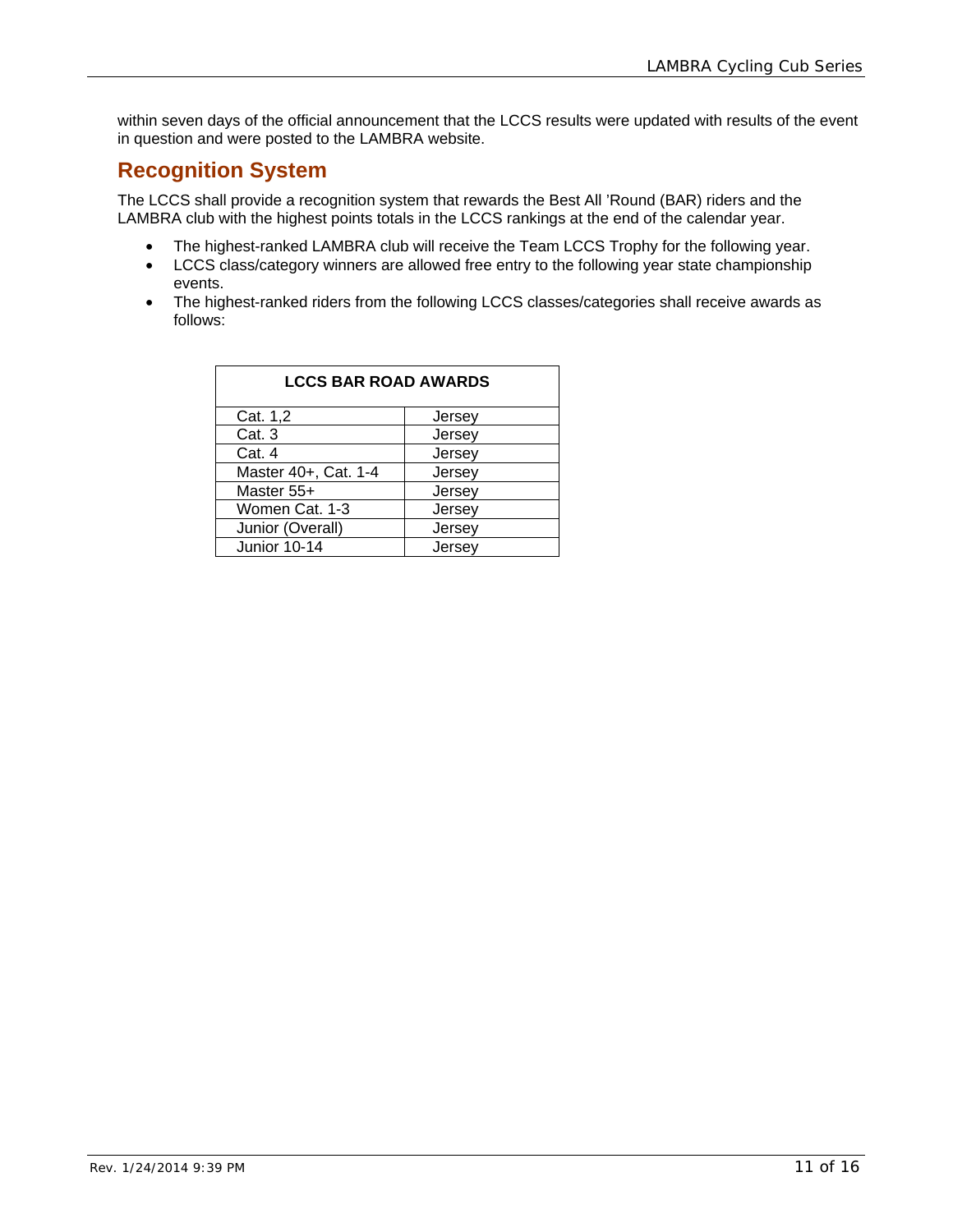# *LCCS Road Events: Rules and Regulations*

### **Classes and Categories**

An annual LCCS points competition shall be conducted for the following Road Race classes and categories. Required classes/categories must be offered and scored at every LCCS race. Optional classes/categories may be run and scored at the promoter's discretion provided they are listed as separate competitions on the event announcement. Other non-LCCS races may be offered, but will not be scored as part of the LCCS points series.

#### *Required*

| Category 1-2 (may be combined with Category 1,2 but<br>shall be scored separately.) | Master 40+ Cat. 1-4                                           |
|-------------------------------------------------------------------------------------|---------------------------------------------------------------|
| Category 3                                                                          | Junior                                                        |
| Category 4                                                                          | Women Cat. 1-3 (may be combined with Category 4 but shall     |
|                                                                                     | be scored separately.)                                        |
| Category 5 (Not scored for individual LCCS, however                                 | Women Cat. 4 (Not scored for individual LCCS, however         |
| clubs receive one point for each Cat. 5 member who                                  | clubs receive one point for each Cat. 4 member who finishes a |
| finishes a Cat. 5 race.)                                                            | Women's race. May be combined with Women Category 1-3 but     |
|                                                                                     | shall be scored separately.                                   |

#### *Optional*

- Master 55
- Category 5 B (Beginners. Must have less than 5 mass starts)

### **Combined-Category Race Scoring**

Combined-category races are not recommended but may be offered when necessary at the promoters' discretion. In races where LCCS categories/classes are combined and no other races are offered for those categories/classes, points will be awarded on overall placing within each class/category (i.e. the race will typically be re-scored for each class/category as if they raced as an individual race). See Appendix A, LCCA Combined-Category Scoring Examples, for a breakdown of scoring for most combined-category situations.

#### **Combined-Category Scoring Table**

See Appendix A.

#### **Combining of Road LCCS Classes and Categories at Events**

Promoters may combine races for any mass start event with fewer than 10 participants. However, when races are combined, promoters will score the LCCS classifications separately for the purpose of LCCS points.

#### **LCCS Road Points Tables**

#### *LCCS Road Points Schedule*

Points shall be awarded according to the table below for LCCS road, track, individual time trial and stage races.

#### Road Race, Criterium, Individual Time Trial, Team Time Trial

This table is used for road races, criteriums, individual time trials and team time trials that are not part of time-based stage races. Races at omnium events in which riders are not required to finish the prior stage in order to race in the next will be scored individually using this table.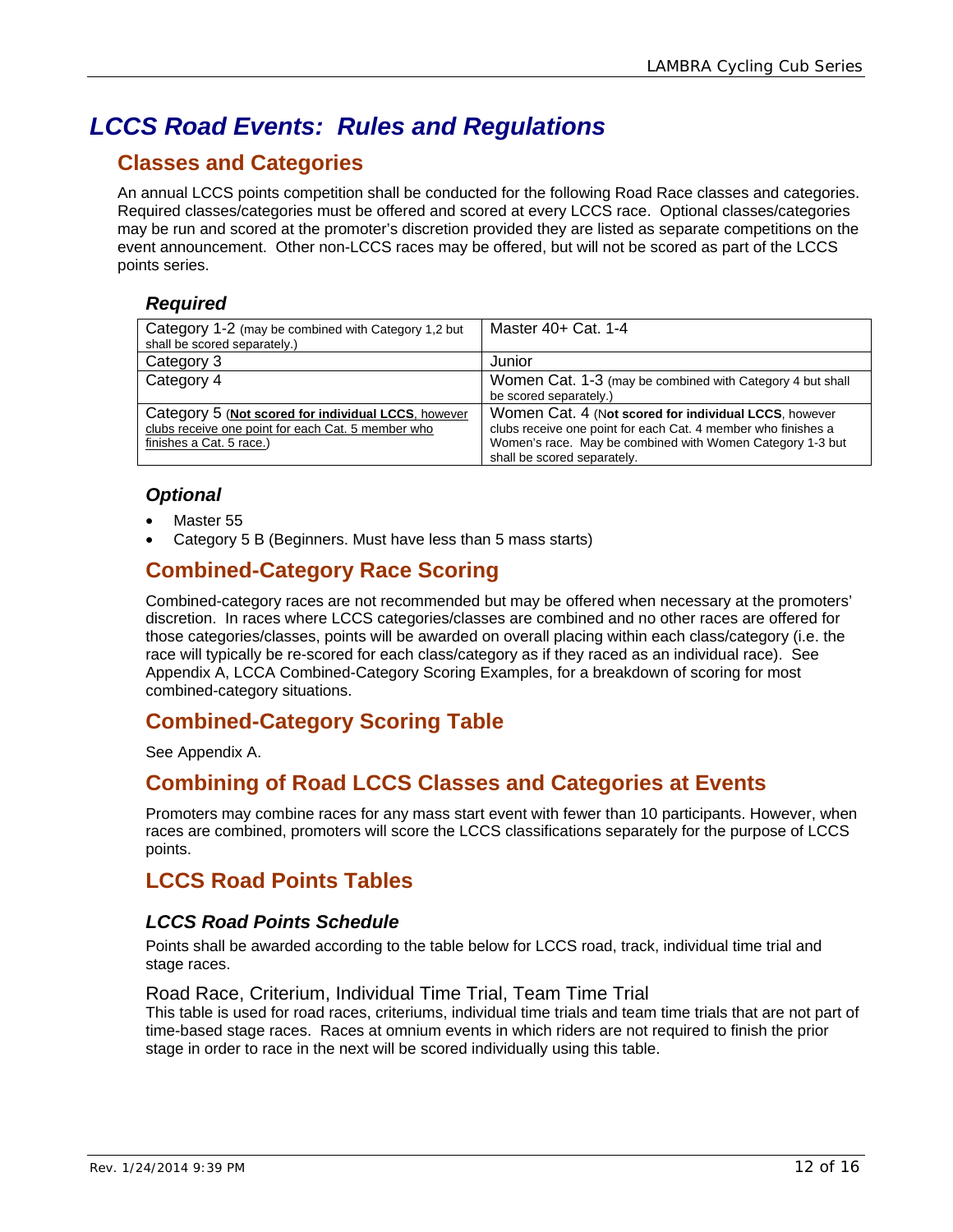|              | <b>FIELD SIZE</b> |                |                |                |                |                |                |                |                |                |                |                         |                |                |   |
|--------------|-------------------|----------------|----------------|----------------|----------------|----------------|----------------|----------------|----------------|----------------|----------------|-------------------------|----------------|----------------|---|
| <b>Place</b> | $15+$             | 14             | 13             | 12             | 11             | 10             | 9              | 8              | 7              | 6              | 5              | 4                       | 3              | $\mathbf{2}$   | 1 |
| 1.           | 20                | 17             | 15             | 13             | 11             | 10             | 9              | 8              | $\overline{7}$ | 6              | 5              | 4                       | 3              | $\overline{2}$ |   |
| 2.           | 17                | 15             | 13             | 11             | 10             | 9              | 8              | 7              | 6              | 5              | 4              | 3                       | $\overline{2}$ | 1              |   |
| 3.           | 15                | 13             | 11             | 10             | 9              | 8              | $\overline{7}$ | 6              | 5              | $\overline{4}$ | 3              | $\mathcal{P}$           | $\mathbf{1}$   |                |   |
| 4.           | 13                | 11             | 10             | 9              | 8              | $\overline{7}$ | 6              | 5              | 4              | 3              | $\overline{2}$ | $\overline{\mathbf{A}}$ |                |                |   |
| 5.           | 11                | 10             | 9              | 8              | 7              | 6              | 5              | $\overline{4}$ | 3              | $\overline{2}$ | 1              |                         |                |                |   |
| 6.           | 10                | 9              | 8              | 7              | 6              | 5              | 4              | 3              | 2              | 1              |                |                         |                |                |   |
| 7.           | 9                 | 8              | $\overline{7}$ | 6              | 5              | 4              | 3              | 2              | $\mathbf{1}$   |                |                |                         |                |                |   |
| 8.           | 8                 | 7              | 6              | 5              | 4              | 3              | $\overline{2}$ | 1              |                |                |                |                         |                |                |   |
| 9.           | $\overline{7}$    | 6              | 5              | 4              | 3              | $\overline{2}$ | 1              |                |                |                |                |                         |                |                |   |
| 10.          | 6                 | 5              | 4              | 3              | 2              | 1              |                |                |                |                |                |                         |                |                |   |
| 11.          | 5                 | $\overline{4}$ | 3              | $\overline{2}$ | $\overline{A}$ |                |                |                |                |                |                |                         |                |                |   |
| 12.          | $\overline{4}$    | 3              | $\overline{2}$ | 1              |                |                |                |                |                |                |                |                         |                |                |   |
| 13.          | 3                 | 2              | 1              |                |                |                |                |                |                |                |                |                         |                |                |   |
| 14.          | 2                 | 4              |                |                |                |                |                |                |                |                |                |                         |                |                |   |
| 15.          | $\overline{A}$    |                |                |                |                |                |                |                |                |                |                |                         |                |                |   |

#### Stage Race (GC Placing)

Stage Races on time or points, in which riders are required to finish the prior stage in order race in the next are scored on GC placings only according to the following table.

|       | <b>FIELD SIZE</b> |                |                |                          |    |                |                |    |                |                |    |                |                |                |   |
|-------|-------------------|----------------|----------------|--------------------------|----|----------------|----------------|----|----------------|----------------|----|----------------|----------------|----------------|---|
| Place | 15+               | 14             | 13             | 12                       | 11 | 10             | 9              | 8  | 7              | 6              | 5  | 4              | 3              | $\mathbf{2}$   | 1 |
| 1.    | 65                | 60             | 52             | 46                       | 39 | 35             | 32             | 28 | 25             | 21             | 18 | 14             | 11             | $\overline{7}$ | 4 |
| 2.    | 60                | 52             | 46             | 39                       | 35 | 32             | 28             | 25 | 21             | 18             | 14 | 11             | $\overline{7}$ | $\overline{4}$ |   |
| 3.    | 52                | 46             | 39             | 35                       | 32 | 28             | 25             | 21 | 18             | 14             | 11 | $\overline{7}$ | 4              |                |   |
| 4.    | 46                | 39             | 35             | 32                       | 28 | 25             | 21             | 18 | 14             | 11             | 7  | 4              |                |                |   |
| 5.    | 39                | 35             | 32             | 28                       | 25 | 21             | 18             | 14 | 11             | $\overline{7}$ | 4  |                |                |                |   |
| 6.    | 35                | 32             | 28             | 25                       | 21 | 18             | 14             | 11 | $\overline{7}$ | $\overline{4}$ |    |                |                |                |   |
| 7.    | 32                | 28             | 25             | 21                       | 18 | 14             | 11             | 7  | 4              |                |    |                |                |                |   |
| 8.    | 28                | 25             | 21             | 18                       | 14 | 11             | $\overline{7}$ | 4  |                |                |    |                |                |                |   |
| 9.    | 25                | 21             | 18             | 14                       | 11 | $\overline{7}$ | $\overline{4}$ |    |                |                |    |                |                |                |   |
| 10.   | 21                | 18             | 14             | 11                       | 7  | $\overline{4}$ |                |    |                |                |    |                |                |                |   |
| 11.   | 18                | 14             | 11             | $\overline{\phantom{a}}$ | 4  |                |                |    |                |                |    |                |                |                |   |
| 12.   | 14                | 11             | $\overline{7}$ | 4                        |    |                |                |    |                |                |    |                |                |                |   |
| 13.   | 11                | $\overline{7}$ | $\overline{4}$ |                          |    |                |                |    |                |                |    |                |                |                |   |
| 14.   | $\overline{7}$    | $\overline{4}$ |                |                          |    |                |                |    |                |                |    |                |                |                |   |
| 15.   | 4                 |                |                |                          |    |                |                |    |                |                |    |                |                |                |   |

#### **Special LCCS Road Event Rules**

#### *USAC State/District Championships that are also LCCS events*

USAC State/District Championship road race events that correspond to LCCS classes/categories will be awarded the same points listed in the appropriate LCCS Points Schedule. Additional LCCS awards, such as championship omniums, may be designated and announced in advance by LAMBRA as resources permit.

Special rules regarding combining of classes and categories for District Championship races in order to comply with USAC championship guidelines must be approved in advance by the Association and communicated to riders on the official event announcement.

#### *Team Time Trial Championships that are also LCCS events*

All riders on a team must hold current USAC annual road licenses in order for any of them to be eligible for LCCS points. Points will be awarded only for team standings. For teams that include riders who are racing outside of their correct categories (a Cat. 4 rider who is on a Cat. 1/2/3 team), points will be awarded only to those riders racing in their correct categories (the Cat. 4 rider would not receive points).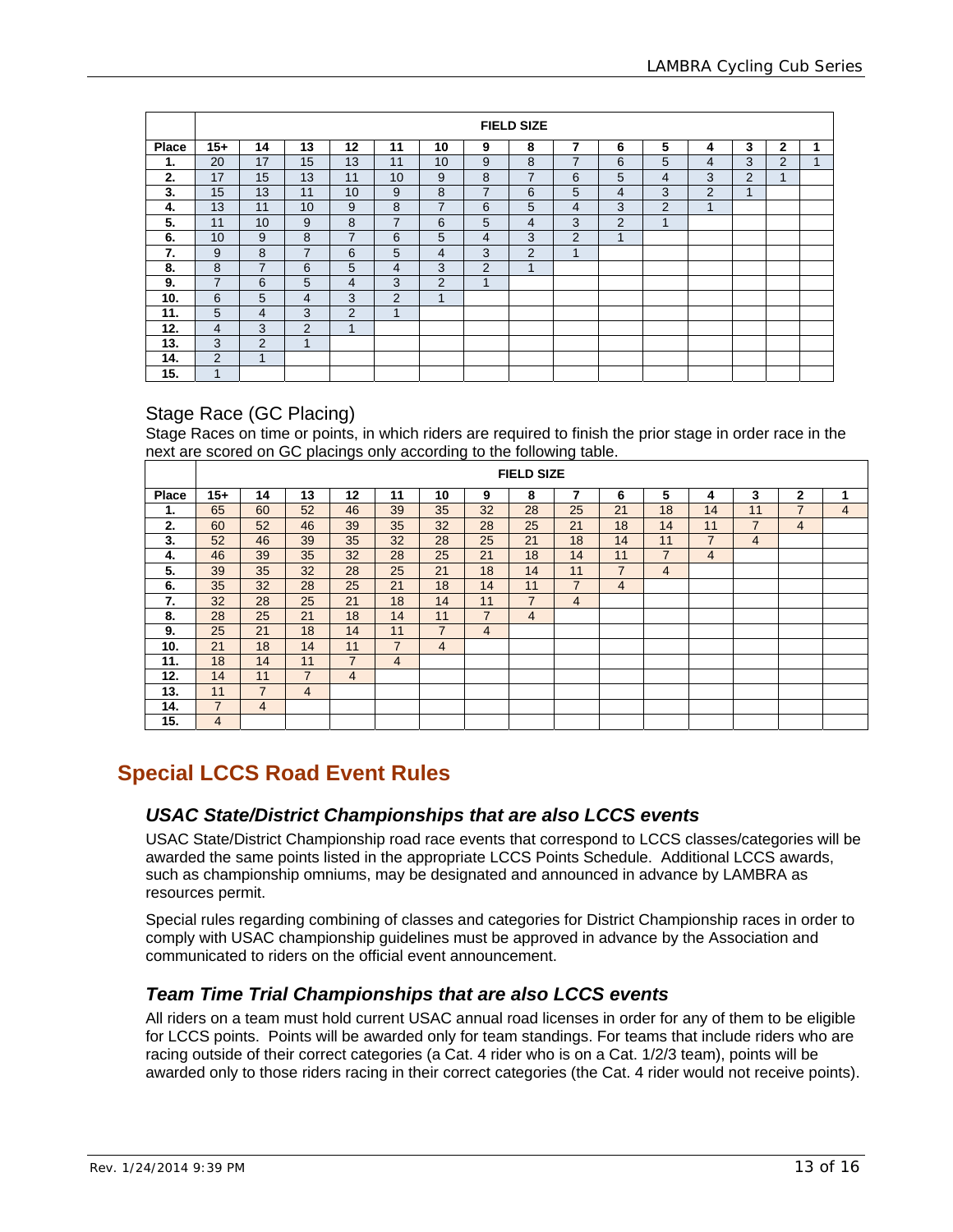# *Track Championships: Rules and Regulations*

### **LAMBRA - USAC District Track Championships**

The USAC/LAMBRA Track Championships should be held over a one or two-day period with provisions for rescheduling in the event of rain. The event promoter must offer at least the required classes, categories, and races listed below.

#### **Track Championship Classes and Categories**

In addition to USAC medals for individual race winners, LAMBRA will provide championship awards based on the Omnium results from the LAMBRA Track Championship event for each required class/category listed below. Omnium points may be scored in individual events only. In order to qualify for LAMBRA track championship jersey / trophy, each omnium division must have at least the minimum number of starters indicated in below. In order to qualify for LCCS championship jersey / trophy, each race must have at least three starters.

| <b>Required Classes and Categories</b> | <b>LAMBRA Track Omnium Awards</b> |
|----------------------------------------|-----------------------------------|
| Category 1,2,3*                        | Championship Jersey               |
| Category 4                             | Championship Jersey               |
| Category 5                             | Award                             |
| Masters 45+                            | Championship Jersey               |
| Women                                  | Championship Jersey               |
| <b>Juniors</b>                         | Championship Jersey               |

\* (Cat. 1,2 and Cat. 3 to be run together but scored separately for championship omnium points)

### **Track Championship Required Races**

1k Time Trial (Men) 500m Time Trial (Women) Points Race 200m Time Trial Scratch Race Matched Sprints *Promoters may include additional individual race in the championship omnium.* 

#### **Combining of Track Championship Required Classes and Categories**

Required Classes and Categories are to race separately, provided their field minimums are met. For individual events, required classes/categories that do not meet the minimum field sizes may be combined with the next more advanced class/category according to the following hierarchy: Cat. 1,2,3; Cat. 4; Cat. 5; Master 45+; Women; Junior. When required classes and categories are combined, they are to be scored separately. In team based races such as Team Pursuit, 1k Team Sprint, etc., where the team's members are composed of differing classes/categories, teams compete in the category/class corresponding to the highest category/class represented on the team. Team events are not included in the track championship omnium scoring, but are included as championship medal races.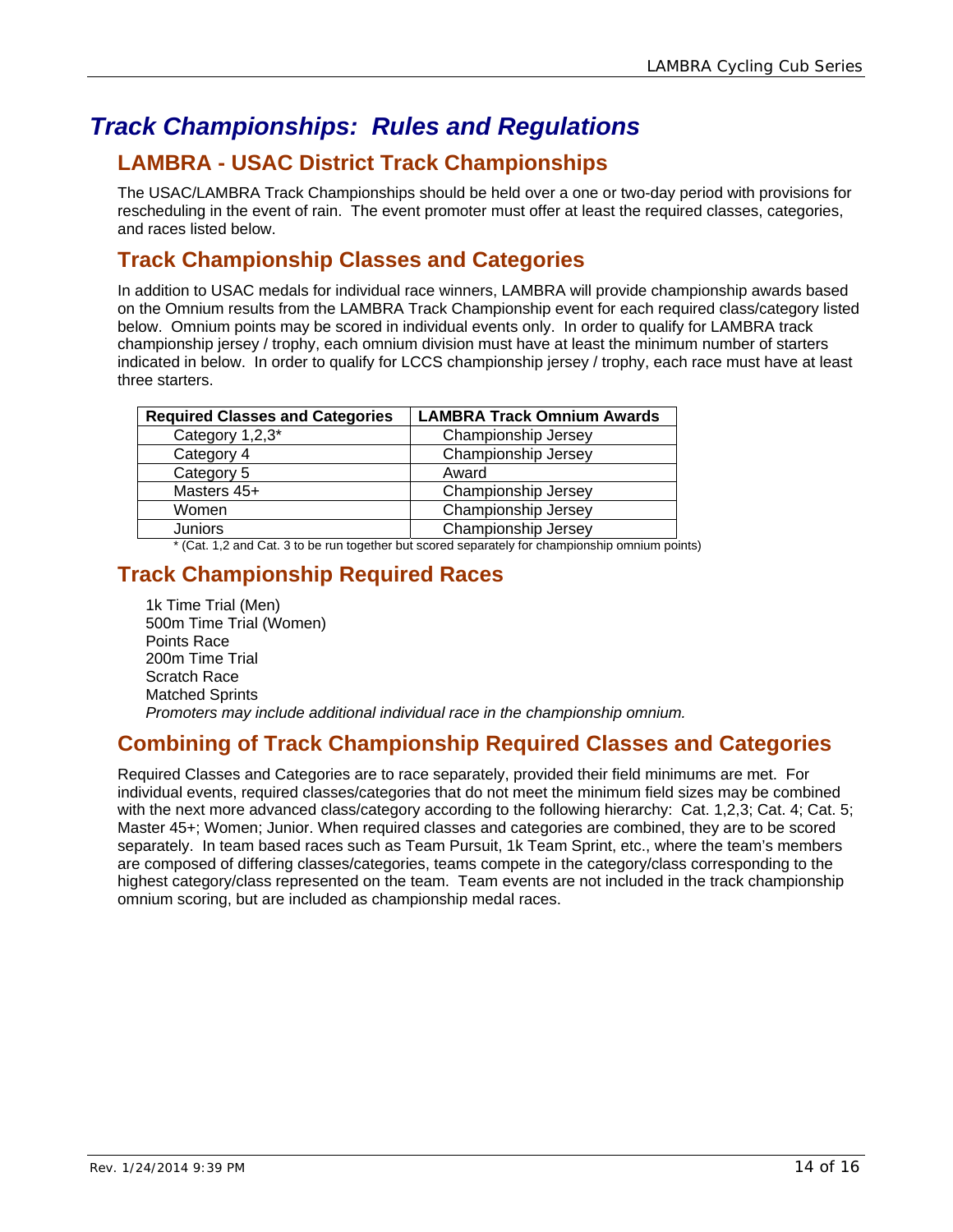# *Cyclocross Championships: Rules and Regulations*

#### **General**

The LAMBRA Cyclocross championship event rules and regulations are designed to encourage cyclocross event promotion and participation.

#### **Cyclocross Required Classes and Categories**

In addition to USAC medals for individual race winners, LAMBRA will provide championship awards as listed below. In order to qualify for LCCS championship jersey / trophy, each race must have at least three starters.

| <b>Required Classes and</b><br><b>Categories</b> | <b>LAMBRA Omnium Awards</b> |
|--------------------------------------------------|-----------------------------|
| CX Category 1,2,3                                | Championship Jersey         |
| CX Category 4                                    | Championship Jersey         |
| CX Masters 40+                                   | Award                       |
| CX Women                                         | Award                       |
| <b>CX Juniors</b>                                | Award                       |

\* (Cat. 1,2 and Cat. 3 to be run together but scored separately)

#### **Combining of Cyclocross Championship Required Classes and Categories**

Required Classes and Categories are to race separately, provided their field minimums are met. For individual events, required classes/categories that do not meet the minimum field sizes may be combined with the next more advanced class/category according to the following hierarchy: Cat. 1,2,3; Cat. 4; Master 40+; Women; Junior. When required classes and categories are combined, they are to be scored separately.